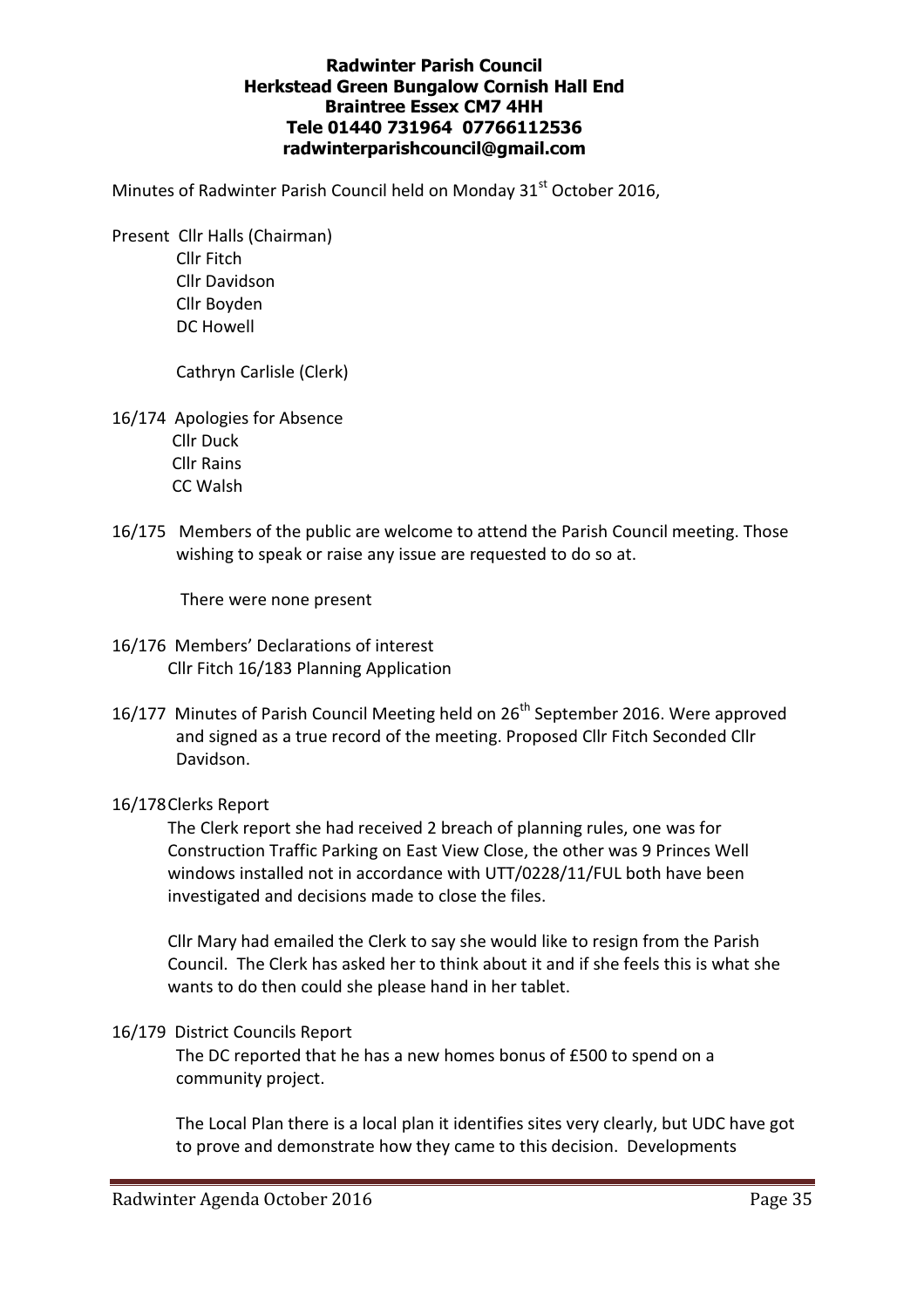proposed are 2 around Great Dunmow on one site a new secondary school would be built, Helena Romans site will be built on but the leisure centre would remain. The other site is west of Braintree which runs alongside the A120. There are no sites in the north of the county i.e. Great Chesterford Highway Authority has said it won't put full access on to the M11 at junction 9. But they will upgrade junction 7 Harlow. Cambridge City Council and South Cambs have said they don't want a development at Great Chesterford.

UDC has identified that most employment is at Stansted Airport, as passenger units grow, Stansted Airport are looking to build a new arrivals unit.

For the Local Plan to have gone through to consultation it needed 20 councillors out of 39 to agree this didn't happen. UDC have now got to go back to the drawing board and set a new time table.

### 16/180 County Councillors

The County Council will send his report in the next few days

16/181 Recreation Ground:

### 16/181.1 Recreation Ground update

 Cllr Halls had started the groundworks for the new pavilion. Recreation Ground Committee will be talking about dogs and whether to allow dogs on the Recreation Ground.

## 16/122 Finance:

To agree the following payments:

| 16/182.1         | Cathryn Carlisle -               | salary                |     |
|------------------|----------------------------------|-----------------------|-----|
| 16/182.2 £98.94  | E-on                             | Electricity           | d/d |
| 16/182.3 £23.00  | Cathryn Carlisle                 | <b>Clerk Expenses</b> |     |
| 16/182.4 £48.38  | A & J Lighting                   | Maintenance           | S/O |
| 16/182.5 £26.38  | ВT                               | Telephone             | D/D |
| 16/182.6 £270.00 | <b>Fenland Leisure</b>           | Rails                 |     |
| 16/182.11 £10.00 | The 100 Parishes                 | Subs                  | 59  |
| 16/182.9 £75.00  | <b>Training</b><br>EALC          |                       |     |
| 16/182.10 £77.50 | Radwinter Village Hall Hall Hire |                       |     |

Payments were approved by all councillor's present. Cllr Fitch checked the invoices prior to the meeting.

 16/182.7 Monthly Budget and Bank Reconciliation There were agreed by all members of the council present. Cllr Fitch checked the bank statement prior to the meeting.

> The Clerk had produce a breakdown of the accounts and what had been paid to the Recreation Ground Committee as requested last month. Cllrs were happy with the breakdown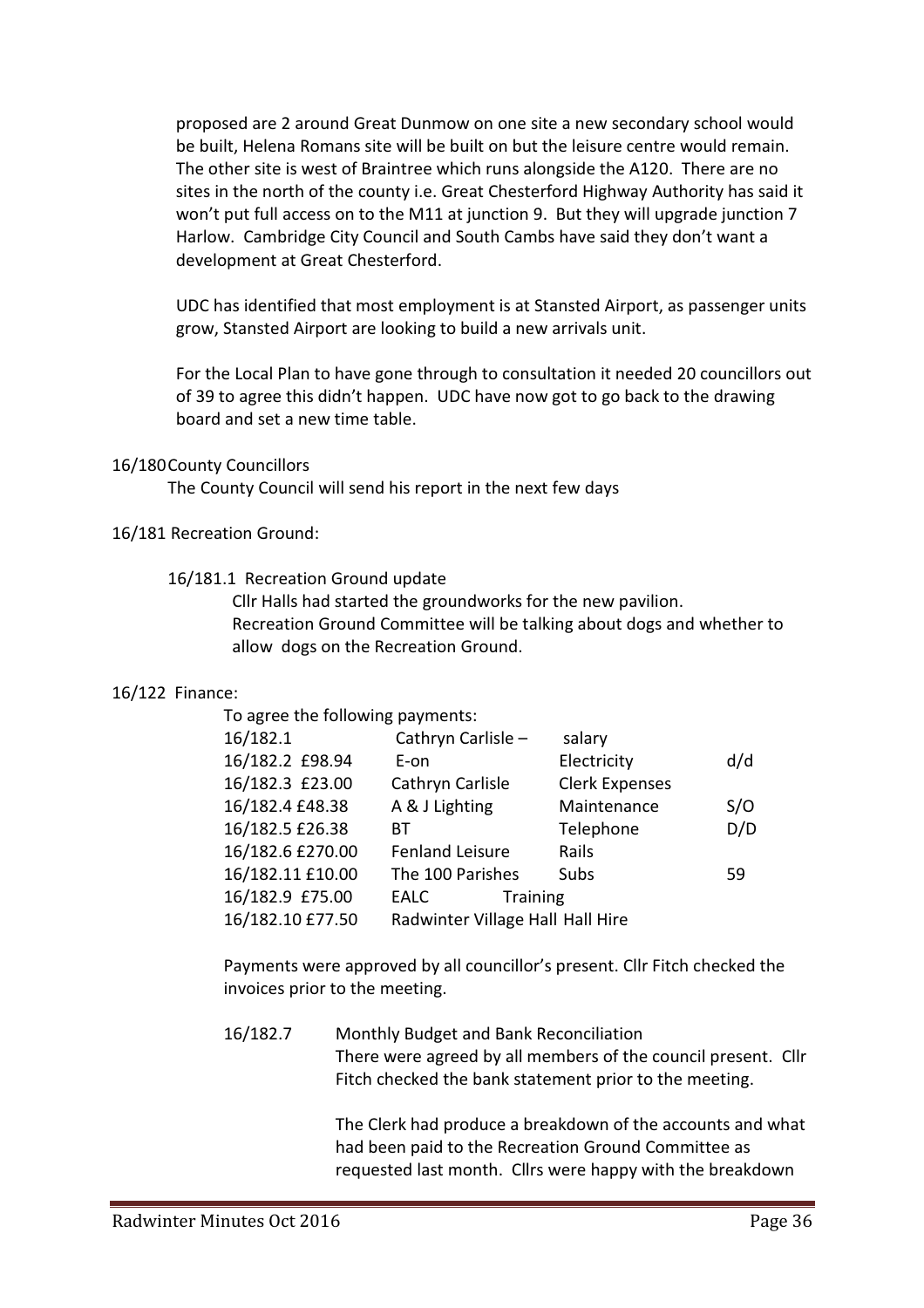- 16/182.8 Working Sheet 2017/18 Cllrs looked at the proposed sheet this will be looked at more carefully next month.
- 16/183 Recent Planning Applications:

UTT/16/3011/HHF Demolition of porch. Relocation of front door to south elevation and erection of new porch. Erection of single storey extension to west elevation.

Saxons Water Lane Radwinter Cllr Fitch did not vote on this matter due to declaring an interest as his property. Cllrs recommended approval.

- 16/183.1 Planning Results
- 16/183.2 New Development of East View To receive any reports on the development No report

 To receive email from Diane Baynes regarding Street Lighting The clerk had spoken to Lorna Ryder from Enterprise regarding the light they had asked for 2 light ECC Highways came back to say that the junction needed 5 light the new led lights should work out cheaper as they are more efficient.

## 16/184 Highways:

 16/184.1 Introduction to the HPN (Highways Practice Note) to local flooded roads Cllrs thought we didn't need to do this.

## 16/185 Stocking Green update

Everything is good at Stocking Green, the trees are now growing since they fenced the area off.

- 16/186 Reports from Councillors with matters affecting the village No reports
- 16/187 Village Furniture Cllr Halls to take a look at the list of jobs
- 16/188 Neighbourhood Plan No update
- 16/189 Where Water Flow The volunteers will start to walk the water ways in November
- 16/190 Broadband for the Village Hall The Clerk had spoken to BT and been offered an unlimited broadband for £4 per month for 24 months. It was agreed that the PC pay for this.